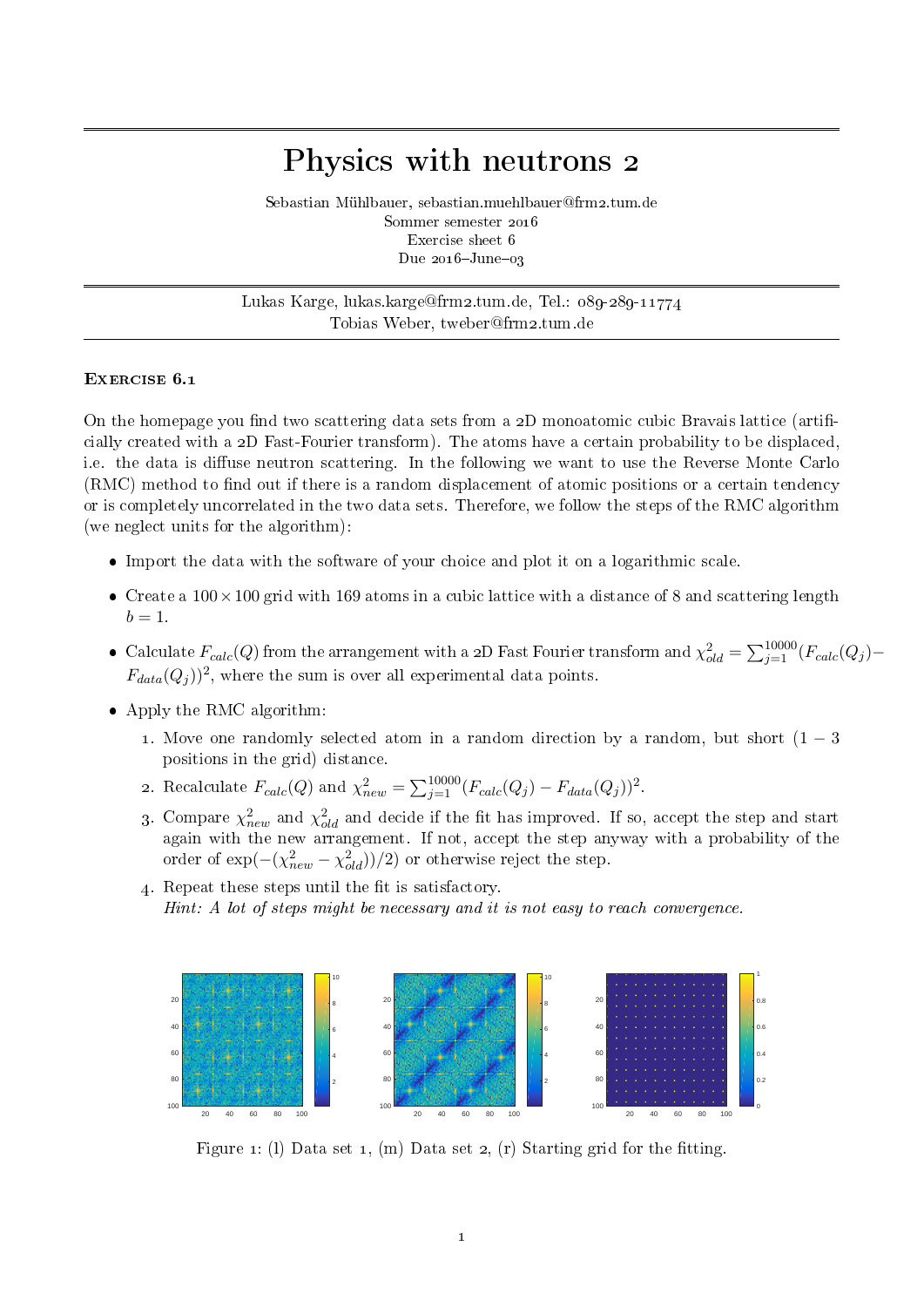## EXERCISE 6.2

The microscopic diffusion of  $H_2O$  has been determined under high pressures. In order to avoid freezing of the liquid the sample has been heated to  $T = 400K$  (see phase diagram of water [2\)](#page-2-0). Figure [3](#page-2-1) shows FWHM (meV) plotted as function of  $Q^2(A^{-1})$  values for  $P = 0.6GPa$  and  $P = 2.9GPa$ .

- 1. Determine the diffusion constant D at  $P = 0.6GPa$  and  $P = 2.9GPa$ .
- 2. The diffusion constants at ambient pressure are  $D = 1.2 \cdot 10^{-9} m^2/s$  and  $D = 2.3 \cdot 10^{-9} m^2/s$  at  $T = 237K$  and  $T = 298K$ , respectively. The following equations relate the diffusion constant with the viscosity.

$$
D = \frac{k_b T}{6\pi \eta r_{se}},
$$
 Stokes-Einstein, (1)

$$
D = D_0 \exp\left(\frac{-E_A}{k_B T}\right),\tag{2}
$$
 Arrhenius law,

$$
\eta \sim \exp(g_{\nu} T_m/T),\tag{3}
$$

(see e.g. Poirier, "Introduction to the Physics of the Earth's Interior", Cambridge University Press (2000)), where D is the diffusion constant,  $\eta$  is the viscosity,  $r_{se}$  is the particle's free radius,  $E_A$  is the activation energy,  $T_m$  is the melting temperature and  $g_{\nu}$  is a constant. The density of water at  $P = 2.9GPa$  and  $T = 400K$  is  $\rho = 1.38g/cm3$ .

3. What can you conclude? Is the Stokes-Einstein relation valid?